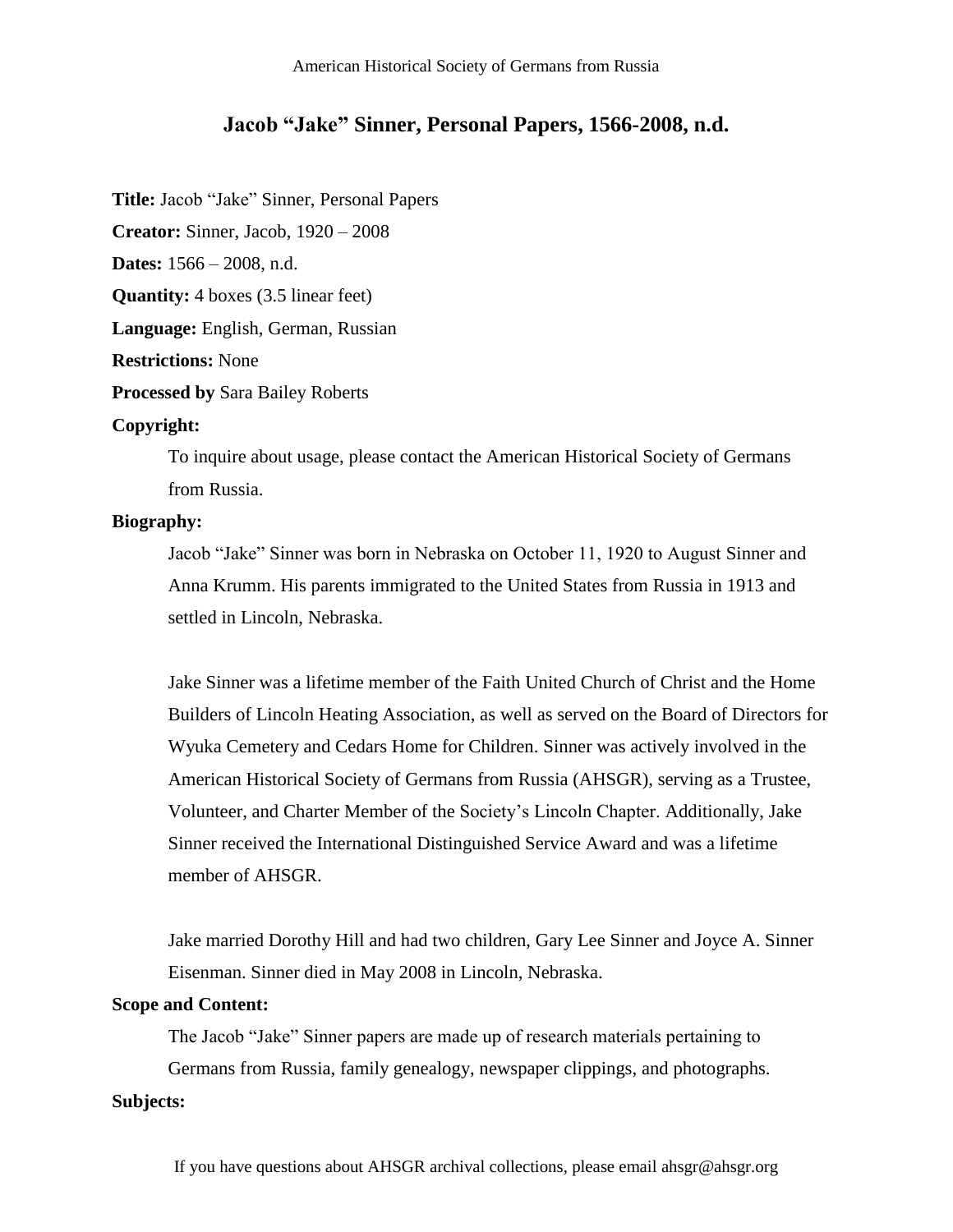### American Historical Society of Germans from Russia

Family History

Genealogy

Germans—Genealogy

Immigration

Lincoln (Neb.)

## **Series Description:**

Series 1: Family History

Series 2: Publications

Series 3: Correspondence

Series 4: Events

Series 5: Photographs

Series 6: Artifacts

Series 7: Oversize

## **Container List:**

Series 1: Family History

Box 1. Folder 1. Family History, Genealogy, "Sophie Bessinger," includes

correspondence, 1980-1981, n.d.

Box 1. Folder 2. Family History, Genealogy, "1766 Budingen marriages" compiled by Samuel Sinner, 1995

Box 1. Folder 3. Family History, Genealogy, "Freehling family (Kukkus, Russia), 1860- 1982, n.d.

Box 1. Folder 4. Family History, Genealogy, "Glanz," 1826-1949

Box 1. Folder 5. Family History, Genealogy, Hill family, 1903-1955, n.d.

Box 1. Folder 6. Family History, Genealogy, "Genealogy of the Hill family," 1897-1992, n.d.

Box 1. Folder 7. Family History, Genealogy, "Hill Schleiger," 1883-1978, n.d.

Box 1. Folder 8. Family History, Genealogy, "Hill ancestor charts," includes Unsere

Leute von Walter and correspondence, 1978-1982, n.d.

Box 1. Folder 9. Family History, Genealogy, "Krum family info," 1901-1980, n.d.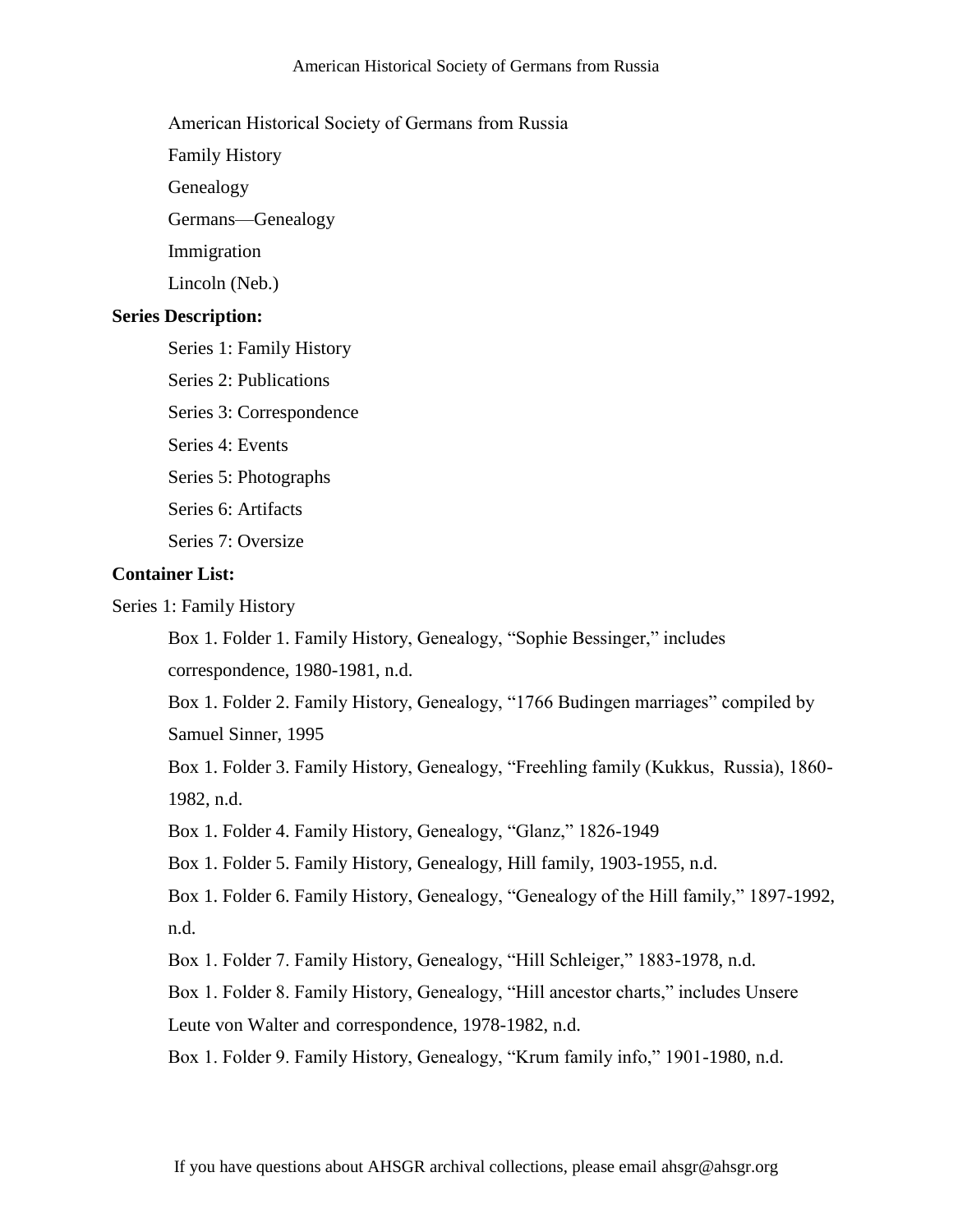Box 1. Folder 10. Family History, Genealogy, "Paul Koehler," includes correspondence, articles, 1851-1968, n.d. [Part 1]

Box 1. Folder 11. Family History, Genealogy, "Paul Koehler," includes correspondence, articles, 1851-1968, n.d. [Part 2]

Box 1. Folder 12. Family History, Genealogy, Lehl family surname, 1906-1982, n.d.

Box 1. Folder 13. Family History, Genealogy, "Jake Lindegrun," includes correspondence, 1975-1981, n.d.

Box 1. Folder 14. Family History, Genealogy, Mohr family, 1810-1998, n.d.

Box 1. Folder 15. Family History, Genealogy, "Salwasser," 1861-1982, n.d.

Box 1. Folder 16. Family History, Genealogy, "Scheidt," 1839-1988, n.d.

Box 1. Folder 17. Family History, Genealogy, "All Scheidt families from Luse Land Canada," 1910-1993, n.d.

Box 1. Folder 18. Family History, Genealogy, "Scheidts and Luse Land Canada," 1850- 1961, n.d.

Box 1. Folder 19. Family History, Genealogy, "Schiebelhut," includes obituaries, 1862- 1994, n.d.

Box 1. Folder 20. Family History, Genealogy, "Schmahl/Schmall, Chilton, Wise, and St. Paul, MN," 1980-1995, n.d.

Box 1. Folder 21. Family History, Genealogy, "Schmahl/Schmall ancestral charts," 1849- 2000, n.d.

Box 1. Folder 22. Family History, Genealogy, "Schmidt," 1798-1996, n.d.

Box 1. Folder 23. Family History, Genealogy, "Siberia," 1653-1960, n.d.

Box 1. Folder 24. Family History, Genealogy, "Sinner history,"

Box 1. Folder 25. Family History, Genealogy, "Sinners from Dreispitz, 1823-1984, n.d.

Box 1. Folder 26. Family History, Genealogy, "Sinners from Hesse, Germany and Ill.,

Nebraska City, Omaha and other parts of Nebraska and Iowa," 1714-1967, n.d.

Box 1. Folder 27. Family History, Genealogy, "Sinners from Switzerland and Hesse, Darmstadt, Germany," 1899-1985, n.d.

Box 1. Folder 28. Family History, Genealogy, "Sinner names, includes telephone book listings," 1974-1985, n.d.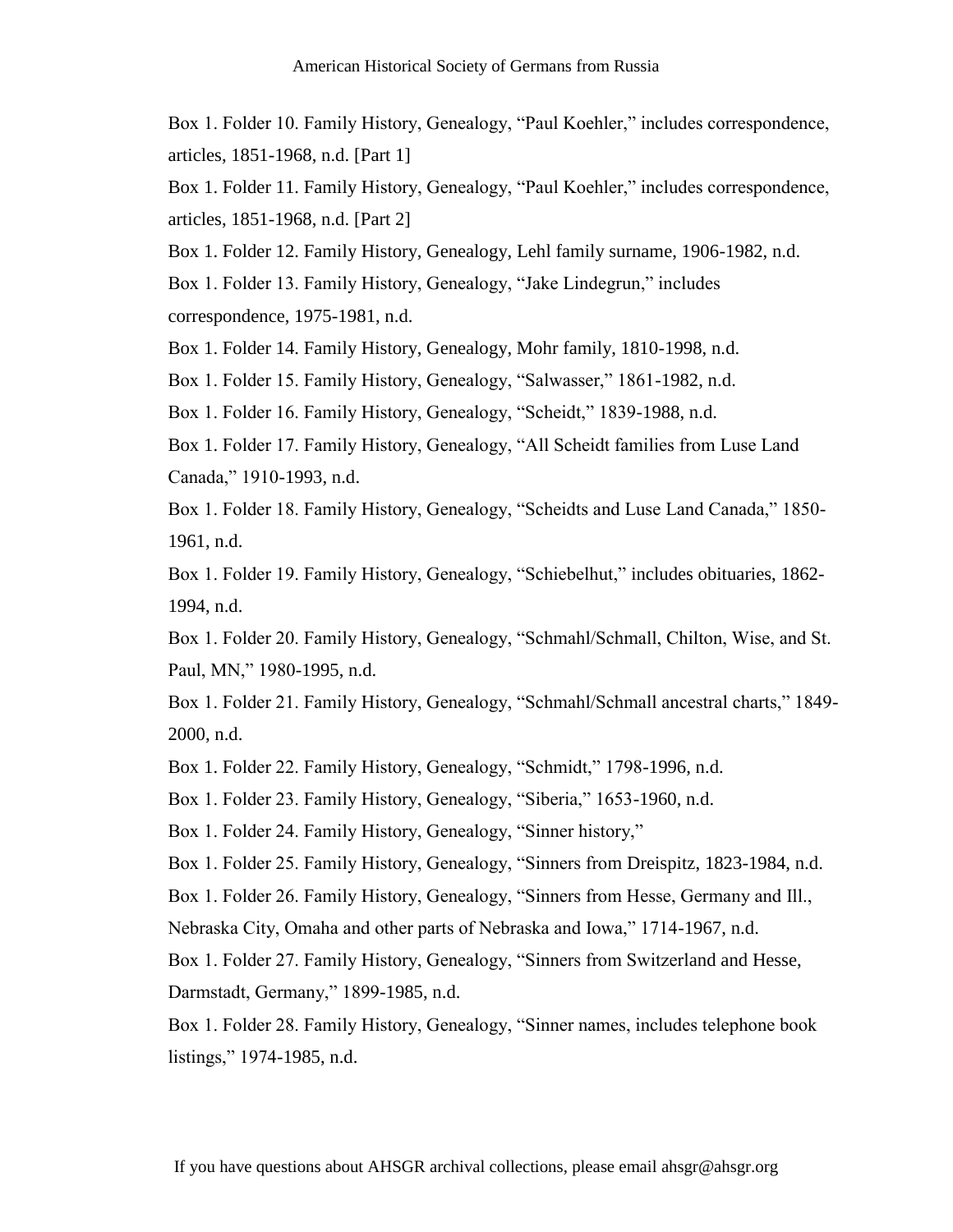Box 1. Folder 29. Family History, Genealogy, "Sinner family info." Includes correspondence with Phillip Stiebe and JoAnn Mal obituaries, 1979, n.d. Box 1. Folder 30. Family History, Genealogy, "Sinner ancestral charts," includes correspondence from M.B. Sinner, 1980-1989, n.d. Box 1. Folder 31. Family History, Genealogy, Sinner family crest Box 1. Folder 32. Family History, Genealogy, "Anna Marie Sinner," 1757-1985, n.d. Box 1. Folder 33. Family History, Genealogy, "August Sinner Family," 1980, n.d.

Box 1. Folder 34. Family History, Genealogy, "Sinner families – August Sinner, John George Sinner, Peter Heil, Samuel Sinner…," 1895-1999, n.d.

Box 1. Folder 35. Family History, Genealogy, "Jake Sinner family back to 1800," 1800, n.d.

Box 1. Folder 36. Family History, Genealogy, "Jake Sinner family and misc. Sinner items etc," 1832-2002, n.d.

Box 1. Folder 27. Family History, Genealogy, "History of the Jake Sinner family – includes material on history of Volga Germans and Peter Sinner, 1427 in Strasburg, Germany," 1908-0981, n.d.

Box 2. Folder 1. Family History, Genealogy, "Signature of Johann Gottfried Sinner," includes newspaper articles, maps, and correspondence, 1871-1976, n.d.

Box 2. Folder 2. Family History, Genealogy, "Mary (Sinner) Gilmore," includes correspondence, 1979-1984, n.d.

Box 2. Folder 3. Family History, Genealogy, "Peter Sinner," 1982-1989, n.d.

Box 2. Folder 4. Family History, Genealogy, "Peter Sinner. A Biographical Sketch by Samuel Sinner," 28 p., n.d.

Box 2. Folder 5. Family History, Genealogy, "The Autobiography of Peter Sinner," includes passport, naturalization papers and information of Anna Margareta Sinner, 1879- 1913, n.d.

Box 2. Folder 6. Family History, Genealogy, "Works of Peter Sinner from Schilling, Russia," 1923, n.d.

Box 2. Folder 7. Family History, Genealogy, "Sam Sinner put together for Jake Sinner," includes maps, photographs, 1685-1993, n.d.

Box 2. Folder 8. Family History, Genealogy, "Samuel Sinner," 1855-1992, n.d.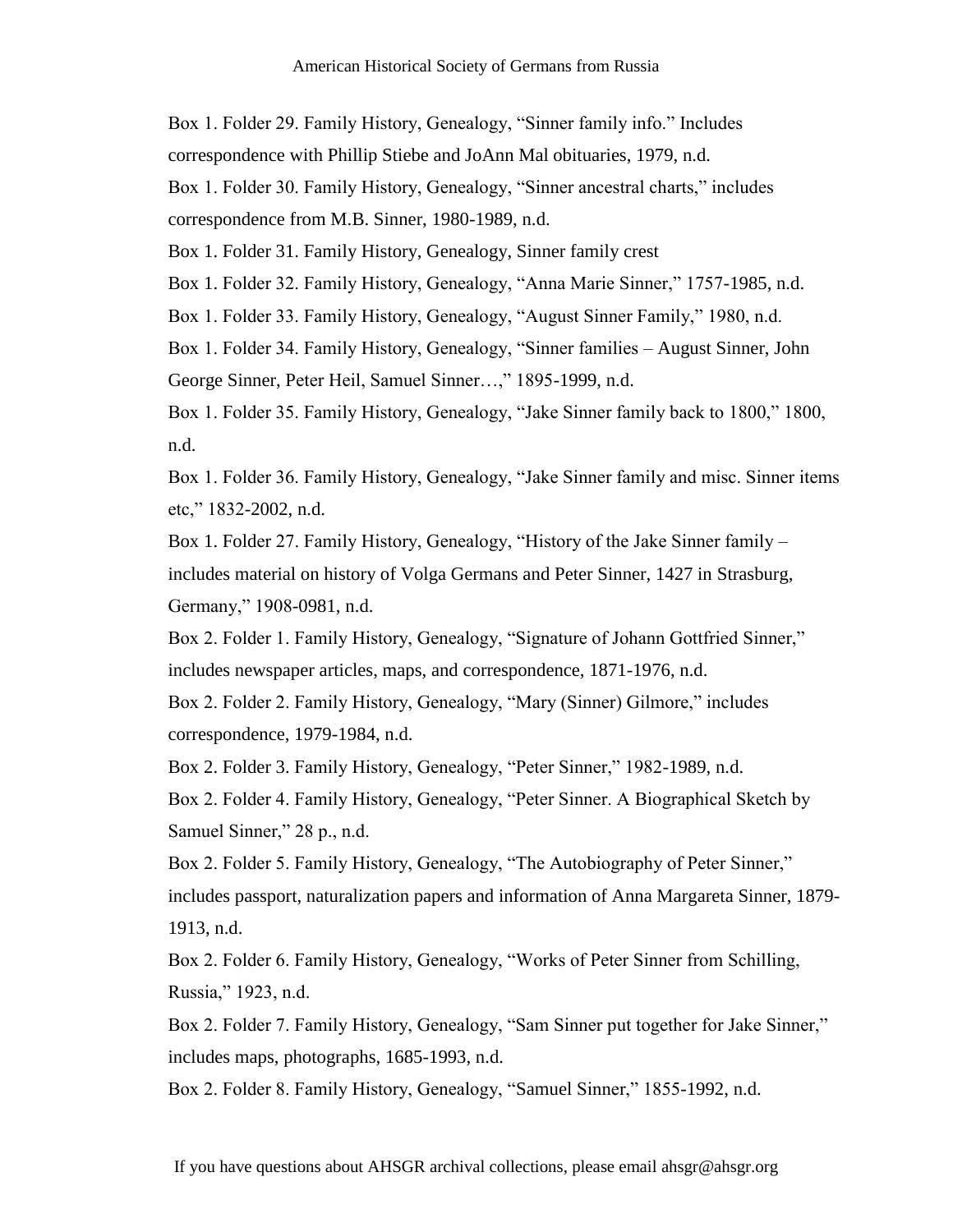Box 2. Folder 9. Family History, Genealogy, "Stahl Volga Village," 1930-1980, n.d.

Box 2. Folder 10. Family History, Genealogy, place and name sorted list, n.d.

Box 2. Folder 11. Family History, Genealogy, "Ancestral charts, misc., Otto Krumm, Sinner, Grass, Lehman, Miller, Harr.," 1983-1997, n.d.

Box 2. Folder 12. Family History, Genealogy, Ancestral charts, 1850-1971, n.d.

Box 2. Folder 13. Family History, Genealogy, Family Group Charts and Genealogy cards, 1920-1998, n.d.

Box 2. Folder 14. Family History, Genealogy, surname charts, 2000-2001, n.d.

Box 2. Folder 15. Family History, Genealogy, Faith United Church of Christ, includes photos, 1981, n.d.

Box 2. Folder 16. Family History, Genealogy, miscellaneous, 1899-1851, n.d.

Box 2. Folder 17. Family History, Research, General History, 1982-1997, n.d.

Box 2. Folder 18. Family History, Research, articles and newspaper clippings, 1980- 2000, n.d.

Box 2. Folder 19. Family History, Research, The Cedars Home for Children, includes Annual Reports and newspapers, 1947-1986, n.d.

Box 2. Folder 20. Family History, Research, Maps, 1910-1986, n.d.

Box 2. Folder 21. Family History, Research, Maps, 1997, n.d.

Box 2. Folder 22. Family History, Research, "Stark Arnold," includes newspaper, 1963- 1999, n.d.

Box 2. Folder 23. Family History, Research, "Volga Colonies," includes maps, 1833- 1891

Box 2. Folder 24. Family History, Calendar of William G. Patterson scrapbook, 1995 Box 2. Folder 25. Presentation, "Old Ways in the New World," n.d.

Series 2: Publications

Box 3. Folder 1. Publications, correspondence, McNaughton and Gunn Publishing, 1989 Box 3. Folder 2. Publications, Germans in the Land of the Volga by Peter Sinner, proofs, 125 p., 1989

Box 3. Folder 3. Publications, Germans in the Land of the Volga by Peter Sinner, draft copy, 131 p., n.d.

Series 3: Correspondence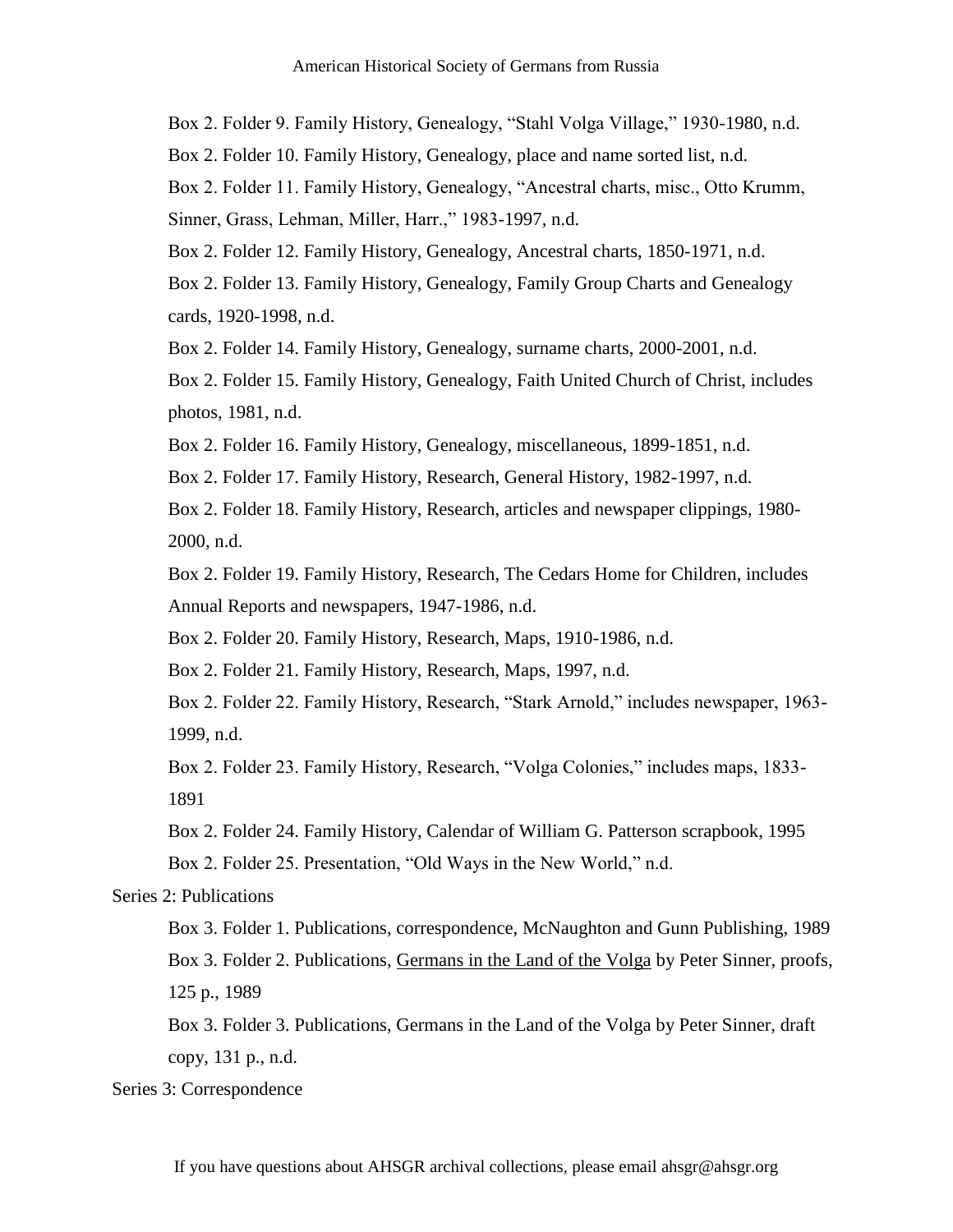Box 3. Folder 4. Correspondence, includes letters from Alexander Drupper, Adam Giesinger, 1979-1987

- Box 3. Folder 5. Correspondence, "Letters to and from Germany," 1977-1982, n.d.
- Box 3. Folder 6. Correspondence, U.S. Presidential Letters, 1993-2000
- Box 3. Folder 7. Correspondence, Wozniak, Helen, 1981
- Box 3. Folder 8. Correspondence 1975
- Box 3. Folder 9. Correspondence, 1979
- Box 3. Folder 10. Correspondence, 1980
- Box 3. Folder 11. Correspondence, 1981
- Box 3. Folder 12. Correspondence, 1982
- Box 3. Folder 13. Correspondence, 1984
- Box 3. Folder 14. Correspondence, 1985
- Box 3. Folder 15. Correspondence, 1986
- Box 3. Folder 16. Correspondence, 1987
- Box 3. Folder 17. Correspondence, 1988
- Box 3. Folder 18. Correspondence, 1989
- Box 3. Folder 19. Correspondence, 1990-1992
- Box 3. Folder 20. Correspondence, 1993
- Box 3. Folder 21. Correspondence, 1994
- Box 3. Folder 22. Correspondence, 1996
- Box 3. Folder 23. Correspondence, 1997
- Box 3. Folder 24. Correspondence, 1998
- Box 3. Folder 25. Correspondence, 2000
- Box 3. Folder 26. Correspondence, 2001

### Series 4: Events

- Box 3. Folder 27. Events, AHSGR, Convention Rosters, 1983-1994
- Box 3. Folder 28. Events, AHSGR, Convention Rosters, 1995-2000
- Box 3. Folder 29. Events, AHSGR, brochures, n.d.

## Series 5: Photographs

Box 3. Folder 30. Photographs

## Series 6: Artifacts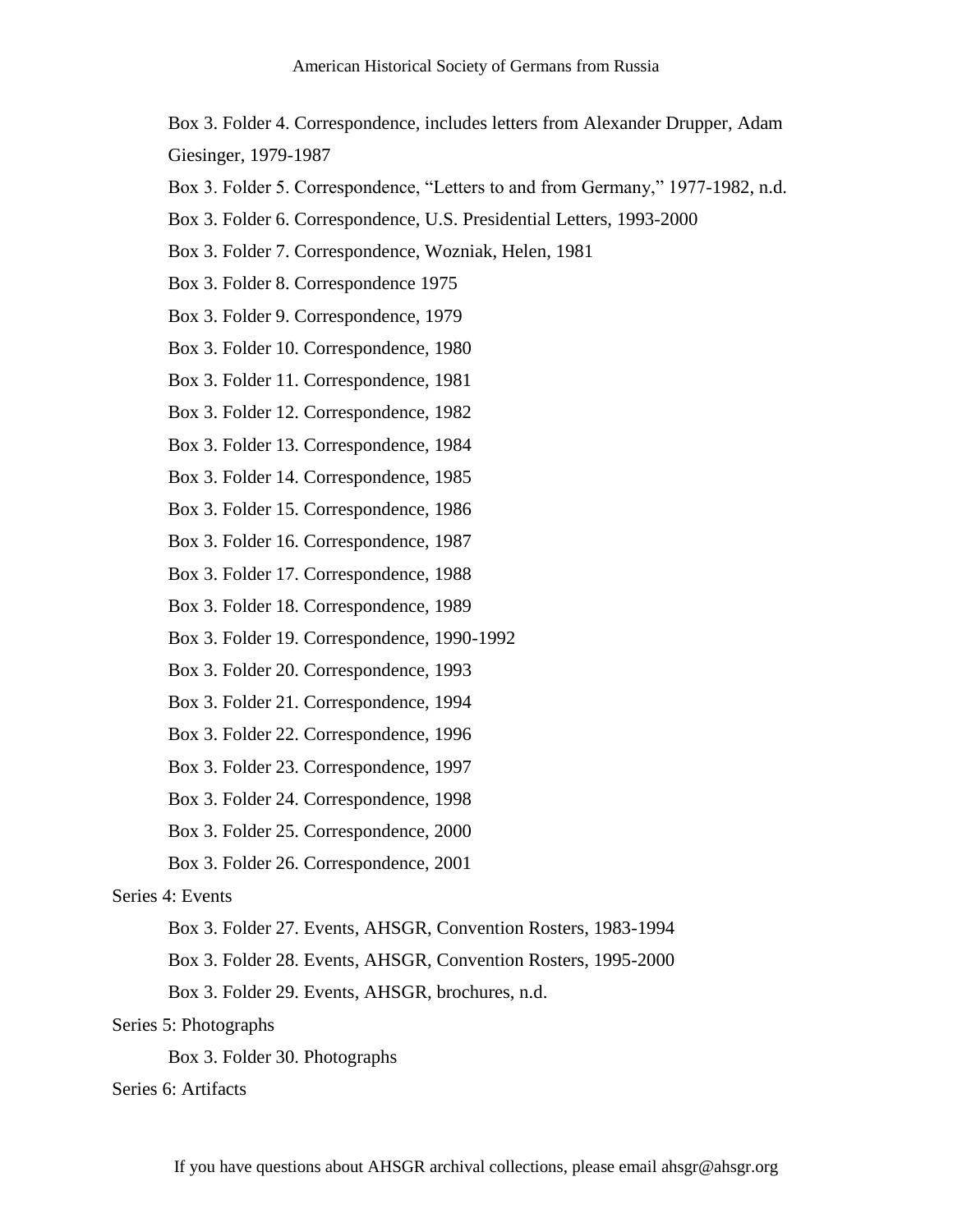Box 4. Item 1. J. Sinner AHSGR 1982 Award, wooden

Box 4. Item 2. Jake Sinner, Lincoln NE, AHSGR Convention nametag

Box 4. Item 3. Germans from Russia pin

### Series 7: Oversize

- Box 4. Item 4. Eisenman Surname Chart, 1766-1980, 2 copies
- Box 4. Item 5. Krumm Surname Chart, 1763-1965, 2 copies
- Box 4. Item 6. Giebelhaus Surname Chart, 1750-1860, 2 copies
- Box 4. Item 6. Schmahl from Balzer/Stahl am Tarlyk Surname Chart, 1736-2007

(produced by Gary Sinner, Feb. 2000)

- Box 4. Item 7. Anna Maria Sinner Chart, 1723-1997, 2 copies
- Box 4. Item 8. 1913 Lincoln German Census (incomplete)
- Box 4. Item 9. Autobiography from Peter Sinner, handwritten in German, Feb. 1, 1978
- Box 4. Item 10. AHSGR Site Plan, 1983-1984, 2 copies
- Box 4. Item 11. Landkarte von Stahl am Tarlyk, app. 1910
- Box 4. Item 12. Sinner (Colony Shilling) Sosnowka Surname Chart, 1736-1888 (1924)
- Box 4. Item 13. Yost (Colony Norka) Surname Chart, 1747-1887
- Box 4: Item 14. Lahl (Colony Norka) Surname Chart, 1715-1865
- Box 4. Item 15. Spomer (Colony Beideck) Surname Chart, 1742-1900, 2 copies
- Box 4. Item 16. Krumm Surname Chart, 1962
- Box 4. Item 17. Sinner (Colony Schilling) Surname Chart, 1566, 1945, 3 copies
- Box 4. Item 18. Haar (Colony Stahl am Tarlyk) Surname Chart, 1744-1884
- Box 4. Item 19. Muller (Colony Stahl am Tarlyk) Surname Chart, 1751-1892, 2 copies
- Box 4. Item 20. The Talass River Villages maps, 1932, n.d.
- Box 4. Item 21. Jost (Colony Norka) Surname Chart, 1719-1875
- Box 4. Item 22. Young Pedigree Chart, 1950, n.d., 2 copies
- Box 4. Item 23. Krumm Surname Chart, 1723-1899, 2 copies
- Box 4. Item 24. Sinner Surname Chart, 1716-1883, 2 copies
- Box 4. Item 25. Sinner (Colony Balzer) Surname Chart, 1767-1902
- Box 4. Item 26. Schleicher (Colony Norka) Surname Chart, 1732-1859
- Box 4. Item 27. Lincoln, Nebraska map, n.d.
- Box 4. Item 28. Heinz Pedigree Chart, n.d.